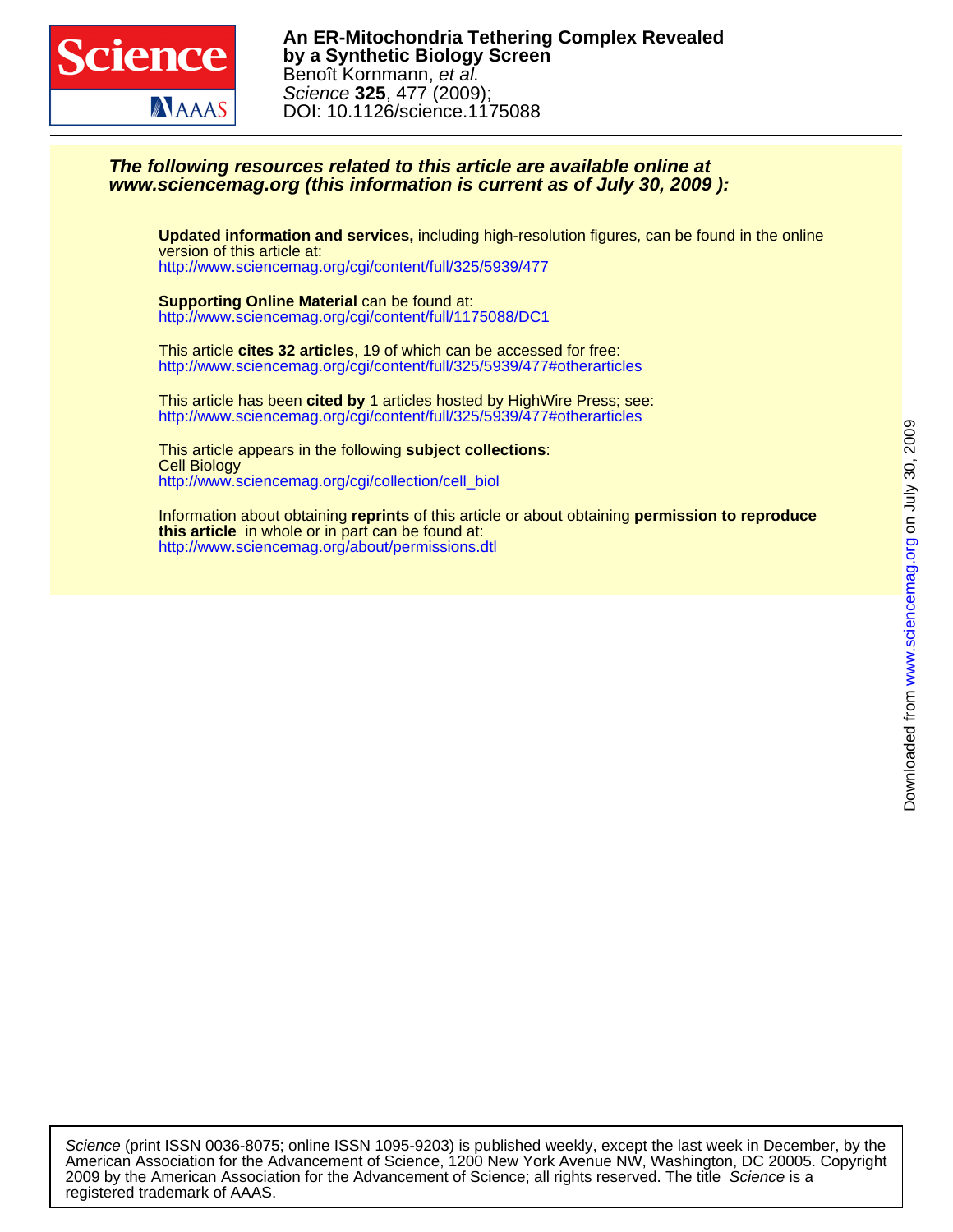of the National MPS Society USA are gratefully acknowledged. The authors have no conflicts of interest. Expression microarray data are available at the Gene Expression Omnibus repository under accession number GSE16267. A patent application on the discovery of a gene network regulating lysosomal biogenesis and function has been filed to the European Patent Office

(patent application EP 091527788). A.B. and M.S. are inventors on this patent.

Supporting Online Material

www.sciencemag.org/cgi/content/full/1174447/DC1 Materials and Methods Figs. S1 to S12

Tables S1 to S5 References

2 April 2009; accepted 10 June 2009 Published online 25 June 2009; 10.1126/science.1174447 Include this information when citing this paper.

# An ER-Mitochondria Tethering Complex Revealed by a Synthetic Biology Screen

Benoît Kornmann,<sup>1</sup>\* Erin Currie,<sup>1</sup>† Sean R. Collins,<sup>2,3</sup>‡ Maya Schuldiner,<sup>4</sup> Jodi Nunnari,<sup>5</sup> Jonathan S. Weissman,<sup>2,3</sup> Peter Walter<sup>1,3</sup>

Communication between organelles is an important feature of all eukaryotic cells. To uncover components involved in mitochondria/endoplasmic reticulum (ER) junctions, we screened for mutants that could be complemented by a synthetic protein designed to artificially tether the two organelles. We identified the Mmm1/Mdm10/Mdm12/Mdm34 complex as a molecular tether between ER and mitochondria. The tethering complex was composed of proteins resident of both ER and mitochondria. With the use of genome-wide mapping of genetic interactions, we showed that the components of the tethering complex were functionally connected to phospholipid biosynthesis and calcium-signaling genes. In mutant cells, phospholipid biosynthesis was impaired. The tethering complex localized to discrete foci, suggesting that discrete sites of close apposition between ER and mitochondria facilitate interorganelle calcium and phospholipid exchange.

Eukaryotic cells evolved segregation of<br>
partmentalization increases the efficiency<br>
of biochemical reactions by creating tailored functions into separate organelles. Comof biochemical reactions by creating tailored chemical microenvironments, but also creates a need for communication and routes of metabolite exchange. Membrane lipids, for example, are primarily synthesized in the endoplasmic reticulum (ER) and distributed to other organelles. Many organelles exchange phospholipids with the ER via vesicular transport. In contrast, mitochondria are not connected to vesicular trafficking pathways, and many lipids of the inner and outer mitochondrial membranes (IMM and OMM) cannot be synthesized within mitochondria but are imported by unclear mechanisms. Phospholipids may transfer from the ER to the OMM at spatially restricted sites, which are frequently observed by electron microscopy and have been enriched by cell fractionation  $(1-3)$ .

Other work has implicated ER-mitochondrial contact sites in  $Ca^{++}$  transport between the ER and mitochondria  $(4-6)$ , suggesting a mecha-

Fig. 1. A synthetic biology screen to uncover mutants of the ER-mitochondria connection. (A) Rationale of the screen. (Top) In WT cells a yet unknown endogenous complex tethers the ER to the mitochondria. (Middle) Mutations causing the loss of the endogenous complex are detrimental and cause slow growth or cell death. (Bottom) Artificial ER-mitochondria tethering by ChiMERA can suppress the defects associated with the loss of the endogenous tether. (B) Outline of the ChiMERA. A central GFP molecule (green) is flanked by the mitochondria-directed N-terminal Tom70 presequence and transmembrane sequence (red) and the ERdirected C-terminal Ubc6 tail anchor sequence (blue). (C) Confocal Z-series across a yeast cell expressing the

nism that may exploit the formation of an encapsulated space at the contact sites, akin to that formed at neuronal or immunological synapses. Such a connection between the ER and the mitochondria might buffer and control cytosolic and mitochondrial  $Ca<sup>++</sup>$  concentrations (7). Several proteins have been implicated to participate in ER-mitochondria contacts, including the ER resident  $Ca^{++}$  channel IP3 receptor, the mitochondrial voltage-dependent anion channel, the chaperones grp75 and sigma-1R, the sorting protein PACS-2, and the mitofusin Mfn2  $(8-11)$ .

To explore a role for ER-mitochondrial junctions, we sought mutants in the yeast Saccharomyces cerevisiae, in which tethering between the two organelles was impaired. We reasoned that, if such contacts are important, defects in proteins that establish these interactions would be detrimental, yet perhaps could be suppressed by artificially tethering ER and mitochondria (Fig. 1A). We designed a synthetic ER-mitochondria tether ("ChiMERA" for construct helping in mitochondria-ER association) (Fig. 1B) consisting of an N-terminal mitochondrial signal sequence and transmembrane domain derived



ChiMERA and a mitochondrial marker (mt-dsRed). ChiMERA displays a characteristic ER staining with additional thicker structures (arrowheads), which colocalize with mitochondria and represent sites of artificial tethering.

<sup>&</sup>lt;sup>1</sup>Department of Biochemistry and Biophysics, University of California at San Francisco, San Francisco, CA 94158, USA. <sup>2</sup>Department of Cellular and Molecular Pharmacology, University of California at San Francisco, San Francisco, CA 94158, USA. <sup>3</sup> Howard Hughes Medical Institute, University of California at San Francisco, San Francisco, CA 94158, USA. 4 Molecular Genetics, Weizmann Institute of Science, Rehovot, Israel. <sup>5</sup> Molecular and Cellular Biology, University of California at Davis, Davis, CA 95616, USA.

<sup>\*</sup>To whom correspondence should be addressed. E-mail: benoit.kornmann@ucsf.edu

<sup>†</sup>Present address: Gladstone Institute of Cardiovascular Disease, San Francisco, CA 94158, USA.

<sup>‡</sup>Present address: Chemical and Systems Biology, Bio-X Program, Stanford University, Stanford, CA 94305, USA.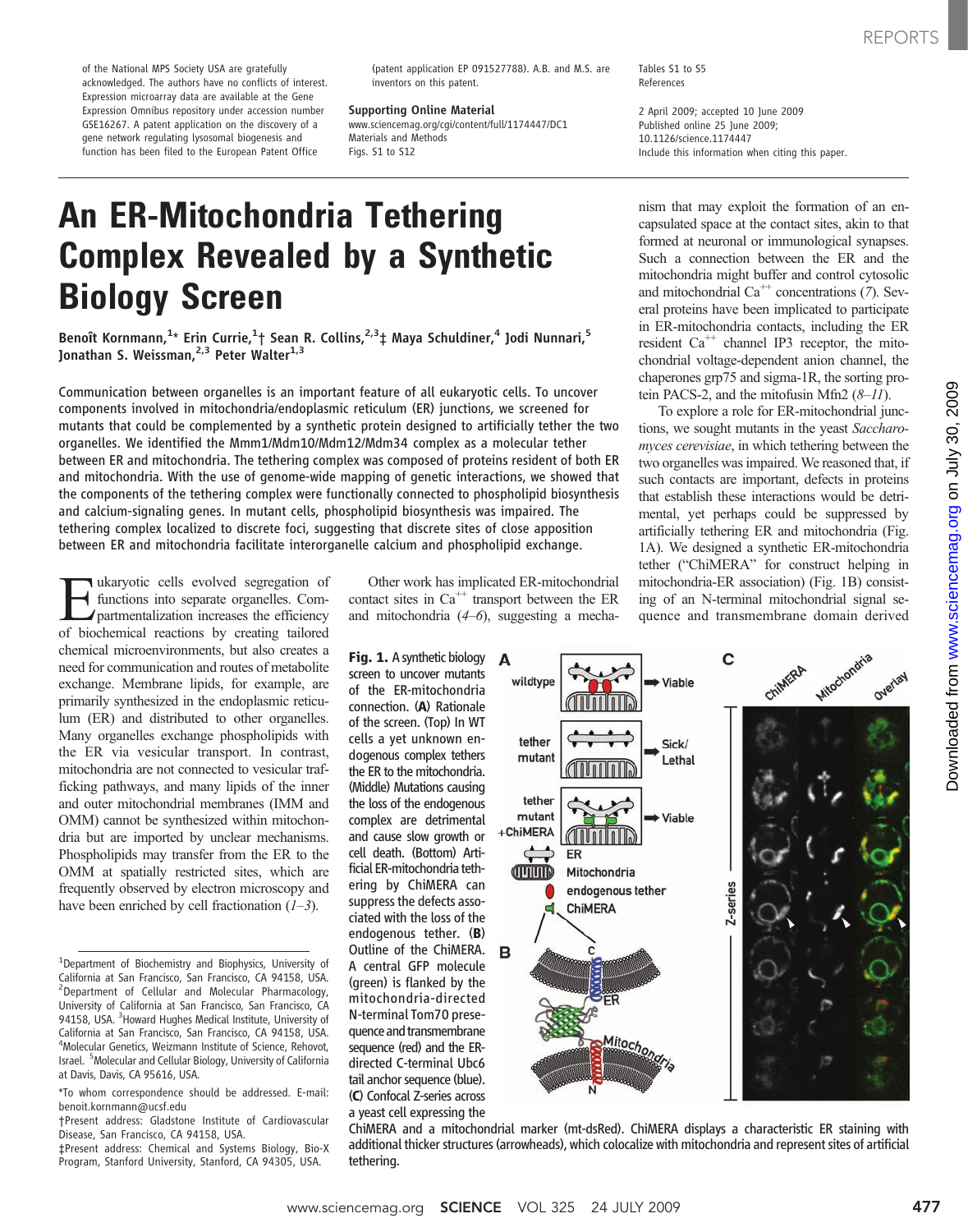### REPORTS

from Tom70, a central module composed of green fluorescent protein (GFP), and a Cterminal ER tail-anchor derived from Ubc6. The design was based on a similar chimeric protein that strengthened mitochondria-ER interactions (12). The GFP moiety allowed us to visualize its tethering activity directly (Fig. 1C and fig. S1A). ChiMERA localized mainly to ER membranes and stained both peripheral and perinuclear ER. In addition, ChiMERA localized to patches of contact with mitochondria (Fig. 1C). Mitochondria in untransformed wild-type (WT) cells showed the characteristic morphology of a uniformly tubular network (Fig. 2B and fig. S1B) and adopted a pronounced patchy structure at the artificial contact sites in cells expressing ChiMERA (Fig. 1C and fig. S1A; see also Fig. 2B). Thus, ChiMERA tethers mitochondria and ER as intended. The dominant ER staining probably reflects a partial dominance of the ER targeting sequence over the mitochondrial one. We also generated a second version of the artificial tether in which the yeast Tom70 presequence and transmembrane domain was replaced by the mouse AKAP1 presequence (12). This construct also localized predominantly to the ER but accumulated in only one to three discrete foci per cell (fig. S2). These foci colocalized with both ER (fig. S2A) and mitochondria (fig. S2B). This construct, however, did not create distortions in mitochondrial shape. It is likely that this synthetic protein does not exert a substantial tethering force and instead labels preexisting ER-mitochondrial interfaces. We refer to this construct as ChiMERA-ra (for ChiMERA with reduced affinity).

We next used a construct expressing ChiMERA from a centromeric expression plasmid in a classical sectoring screen  $(13)$ . We screened ~100,000 ethylmethanesulfonate-treated colonies and retrieved two mutants that could not grow in the absence of the plasmid. Genetic complementation (14) indicated that the mutations are two different alleles of MDM12. Accordingly, a strain bearing a complete deletion of MDM12 grew on respiration plates when it expressed the ChiMERA, but the strain failed to grow without it (Fig. 2A). Mdm12 is a peripheral OMM protein  $(15)$  (fig. S3). Mdm12 can be isolated from cell extracts as a complex with Mmm1 and Mdm10 and localizes in a few punctate structures along the mitochondrial network, together with a fourth protein, Mdm34 (16, 17) (Fig. 3A). All four proteins are required for respiratory growth and for the maintenance of the proper tubular morphology of mitochondria. We deleted MMM1, MDM10, and MDM34 and assessed the extent to which ChiMERA could rescue their phenotypes. ChiMERA expression partially suppressed growth defects, albeit to highly different extents (Fig. 2A). mdm12 $\Delta$ , mmm1 $\Delta$ , mdm10 $\Delta$ , and mdm34 $\Delta$ strains displayed enlarged and spherical mitochondria as compared with the tubular WT mitochondria (18). ChiMERA expression also restored the mitochondrial morphology of  $mdm12\Delta$  and  $mdm34\Delta$  strains (Fig. 2B and fig. S4), although it

failed to do so in  $mmn1\Delta$  and  $mdm10\Delta$  strains, consistent with the lesser rescue of growth on respiration medium (Fig. 2A). An Mdm34 mCherry fusion protein colocalized with both the punctate structures labeled by ChiMERA-ra and the broad ER-mitochondria interfaces created by ChiMERA (fig. S5).

Thus, one core molecular function of the Mmm1/Mdm10/Mdm12/Mdm34 complex is to connect ER and mitochondria, which can be bypassed by expressing a synthetic tether. Henceforth, we refer to the complex as ERMES (ER-mitochondria encounter structure).

ERMES localizes into a few discrete foci (16, 17), and mutations in any single component cause the puncta to disappear  $(16, 17)$ . We reasoned that ERMES components may be respectively localized to the ER and mitochondria, and they might serve to zipper the organelles together. ERMES disruption would then cause some of the components to partition with ER, whereas some others would partition with mitochondria.

To address this possibility, we replaced the gene encoding each ERMES component with that of a functional GFP fusion protein and imaged both WT and mutant cells (Fig. 3A). In WT cells, ERMES components displayed the expected punctate pattern, with the exception of Mdm10, which displayed a more widespread localization throughout the mitochondrial network. This is consistent with the observation that Mdm10 is not only a component of ERMES but is also a component of the sorting and assembly machinery (SAM) complex in the OMM (19). As expected from its assignment as an OMM protein, Mdm34-GFP relocalized uniformly to mitochondria in the absence of Mdm10, Mdm12, and Mmm1 (Fig. 3A; note the swollen morphology of mitochondria in the mutants). Likewise, Mdm10- GFP remained colocalized with mitochondria in all strains tested. In contrast, and contrary to expectation, Mmm1-GFP relocalized to the ER, showing a characteristic peripheral and perinuclear staining in the absence of Mdm10, Mdm12, or Mdm34. Mdm12-GFP, a membrane peripheral protein (fig. S3), relocalized to the ER in the absence of Mdm10 or Mdm34, and the mitochondria in the absence of Mmm1, suggesting that its localization depends on the availability of interaction partners at either organelle.

Mmm1 harbors a classical helical transmembrane domain, previously proposed to be inserted into either the outer or inner mitochondrial membrane (20), yet our localization data suggested that Mmm1 is instead inserted into the ER. Many integral ER membrane proteins are N-glycosylated within their lumenal domains, and four potential N-glycosylation sites lie in the N terminus of Mmm1 preceding the transmembrane domain. To address whether these sites were glycosylated, we replaced the *MMM1* gene with fully functional hemagglutinin (HA)–tagged MMM1 and assessed the electrophoretic mobility of HA-Mmm1 from cell extracts with or without treatment with the glycosidase  $End<sub>f</sub>$ , which removes N-linked glycans. Treatment with  $End<sub>f</sub>$  caused HA-Mmm1 to migrate faster (Fig. 3B and fig. S6A), indicating that Mmm1 is N-glycosylated and therefore is an integral ER membrane protein that was misannotated as a mitochondrial protein. The misannotation was partly due to the interpretation of a tobacco etch virus (TEV) protease cleavage accessibility assay (20). We used the same assay with an ER-targeted TEV protease and confirmed Mmm1 ER-membrane insertion (fig. S6B).



**Fig. 2.** ChiMERA expression suppresses phenotypes associated with deletions of ERMES complex complex<br>components. (A) 10-fold serial dilutions of a saturated culture were spotted on YP + ethanol/glycerol components. (A) 10-fold serial dilutions of a saturated culture were spotted on YP + ethanol/glycerol medium (YPEG) that supports growth by respiration or YP + dextrose (YPD) that allows fermentation. ChiMERA expression rescues growth of  $mdm12\Delta$ ,  $mdm34\Delta$ ,  $mdm10\Delta$ , and  $mmn1\Delta$  strains to different extents on respiration medium. (B) The mitochondrial shape defect of  $mdm12\Delta$  and  $mdm34\Delta$  strains is partially suppressed by expression of the ChiMERA. Cells bearing a mitochondria-targeted dsRed were imaged with the use of confocal fluorescence microscopy. Z projections across the whole volume of the cells are shown. A broken white line outlines the perimeter of the cell. ChiMERA expression has no effect in WT cells, other than formation of artificial tethering structures.  $mdm12\Delta$  and  $mdm34\Delta$  strains display rounded and enlarged mitochondria. The mitochondrial tubular shape is substantially restored upon ChiMERA expression. A quantitation of this effect is shown in fig. S4.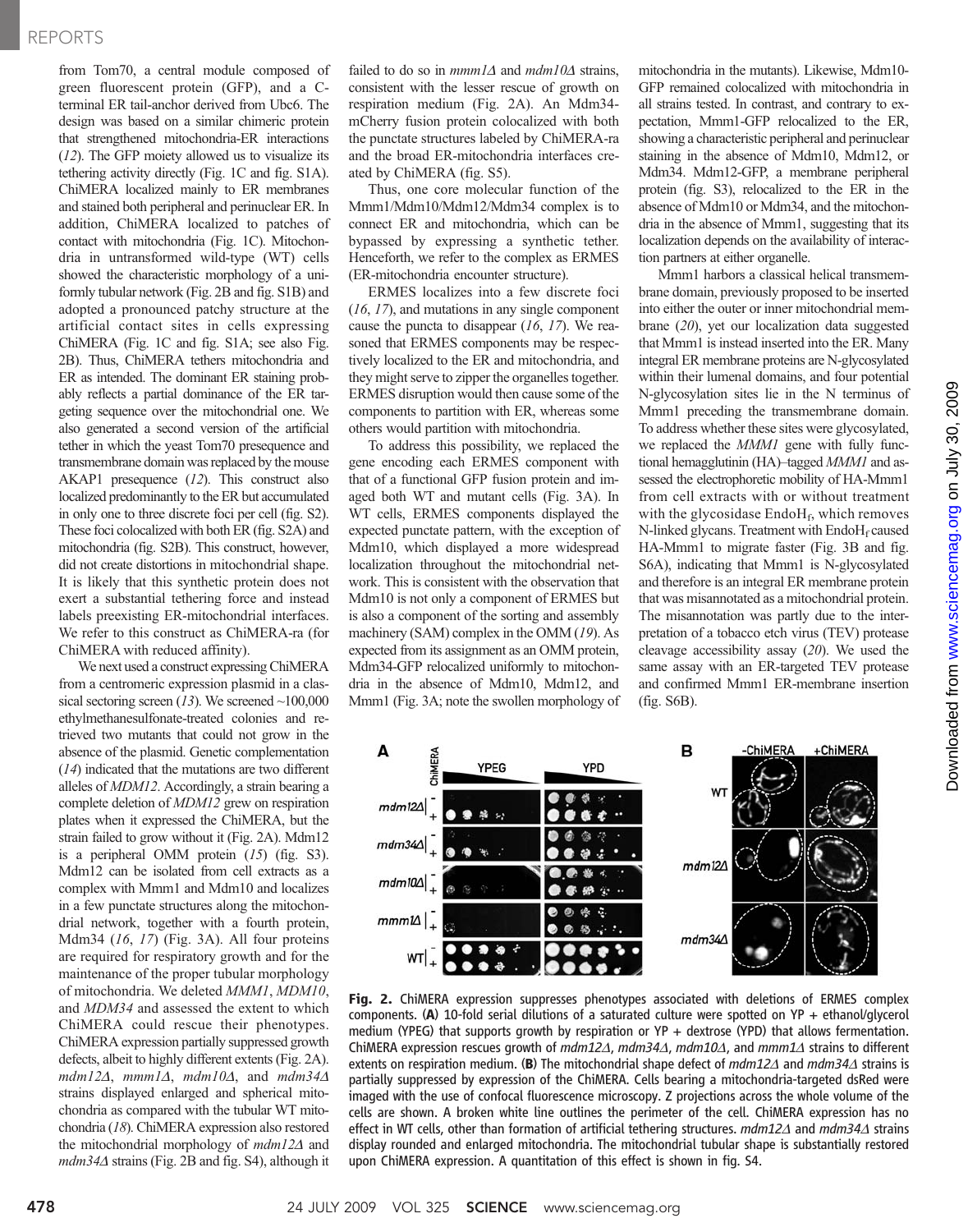Taken together, our results indicate that ERMES functions as a molecular zipper bridging between ER and mitochondria. ERMES consists of the ER-resident membrane protein Mmm1 and the OMM-resident  $\beta$ -barrel protein Mdm10 (21). The well-characterized interaction of these two proteins (16, 19) requires Mdm12 and Mdm34. Defects in these latter proteins can be compensated by expressing ChiMERA, a synthetic protein that bridges ER and mitochondrial membranes, strongly suggesting that one primary physiological role of ERMES is that of a mechanical tether. Mutation of a single ERMES component causes complex disassembly but results in different growth phenotypes. Deletions of MDM12 and MDM34 are easily compensated for by ChiMERA expression, whereas deletions of *MMM1* and *MDM10* are less efficiently compensated. The variability in phenotypes indicates that Mmm1 and Mdm10 still provide useful activity in the absence of a functional complex, provided that an artificial tether is

present. Mdm10 is a component of both ERMES and of the SAM complex  $(19)$  that imports  $\beta$ barrel proteins in the OMM, and therefore, this latter activity would not be expected to be compensated for by ChiMERA expression.

From these results, it appeared plausible that impairing ER-mitochondrial tethering provided the molecular basis for the phenotypes associated with ERMES defects, thus offering a unique opportunity to investigate the physiology of ERmitochondria communication. To evaluate systematically the phenotypic consequences of loss of ERMES, we analyzed a recently generated epistasis mini-array profile (E-MAP) (see supplement) (22). The E-MAP methodology identifies functionally related genes by comparing their profiles of genetic interaction. In the map, a set of 1493 null or hypomorphic alleles, including  $mmm1\Delta$ ,  $mdm10\Delta$ ,  $mdm12\Delta$ , and  $mdm34\Delta$  strains, was crossed to a set of 484 query null or hypomorphic strains selected primarily for their association with



Fig. 3. Mmm1 is an integral ER protein. (A) Disruption of a single ERMES component causes disassembly of the complex. Mmm1-GFP is localized in punctate structures in WT cells (a). Upon deletion of MDM12 (b), MDM34 (c), or MDM10 (d), Mmm1-GFP relocalizes to the ER. Mdm12-GFP displays a punctate pattern in WT cells (e). In the absence of Mmm1 (f), Mdm12-GFP displays a uniform mitochondrial localization (note the rounded swollen mitochondrial shape in  $mmm1\Delta$  strains), but in the absence of MDM34 (g) or MDM10 (h), Mdm12-GFP relocalizes to the ER. Mdm34-GFP is also in punctate structures in WT cells (i). Upon mutation of any other complex member, Mdm34 relocalizes more uniformly to the mitochondrial membrane (j, k, l). Mdm10-GFP localizes to the whole surface of the mitochondria (m) and localizes to the rounded mitochondria after deletion of any other ERMES component (n, o, p). n.d., not determined. (B) Mmm1 is N-glycosylated. Whole-cell extract from a strain bearing a functional HA-tagged MMM1 gene was subjected to SDS–polyacrylamide gel electrophoresis with or without pretreatment with the glycosidase EndoH<sub>f</sub>. Detection was performed by Western blotting with an anti-HA antibody. The shift in electrophoretic mobility upon glycosidase treatment is indicative that Mmm1 is N-linked glycosylated. (C) Model of ERMES-mediated ER-mitochondria tethering. Mmm1 is an integral ER protein glycosylated on its N-terminal side. Mmm1 interacts with Mdm10, a OMM  $\beta$ -barrel protein. Mdm34 and Mdm12 promote this association, most probably via direct association.

mitochondrial and ER biology. The phenotype of the  $\sim$ 700,000 double mutants was assessed by colony size and used to calculate quantitative genetic interactions. This analysis confirmed previously characterized genetic interactions. For instance, prohibitins (PHB1 and PHB2), which have been shown to be synthetic lethal to ERMES component deletions (23), display some of the strongest synthetic phenotypes (Fig. 4A).

We used the interaction patterns of the 1493 genes in this analysis to calculate pairwise correlation coefficients. In this analysis, genes encoding ERMES components consistently showed strong correlation with each other (Fig. 4B), confirming that these genes are functionally related and that this analysis has the power to uncover this relation. Two genes, GEM1 and PSD1, showed strong correlation to every ERMES gene. Gem1 is a calcium-binding rho-like GTPase inserted in the OMM and involved in calciumdependent mitochondrial movement and inheritance (24, 25). Psd1 is a phosphatidylserine (PS) decarboxylase involved in the de novo biosynthesis of aminoglycerophospholipids. ERmitochondria connections have been previously shown to be important for interorganelle calcium and phospholipid exchange, further supporting a role for ERMES in mediating ER-mitochondrial junctions.

The phenotypic similarity between ERMES and PSD1 was particularly notable because Psd1 is the only aminoglycerophospholipid biosynthetic enzyme in mitochondria (1) (fig. S7), implying that its substrate has to be transported from the ER and its product back to the ER. To assess a role of ER-mitochondrial junctions in lipid biosynthesis, we first analyzed mitochondrial phospholipid content in ERMES-disrupted  $(mdm12\Delta)$  cells at steady-state conditions. All phospholipid classes were represented in ratios comparable to those of WT cells, with the notable exception of cardiolipin (CL), which was much reduced in its relative abundance (Fig. 4C). CL is a mitochondria-specific phospholipid essential for respiration. Deletion of any ERMES component, as well as of PSD1, is synthetically lethal with a deletion of CRD1 (Fig. 4A) (26), which encodes the CL synthase (27). Moreover,  $psd1\Delta$  cells also display reduced CL levels (28). Thus, similar to  $psd1\Delta$  cells, ERMES mutant strains suffer from mitochondrial phospholipid abnormalities and cannot tolerate the absence of a functional CL biosynthesis pathway, even when grown in fermentable medium. In addition, an extensive cross talk has been observed between aminoglycerophospholipid and CL synthesis, along with a reduction in CL levels in  $mmn1\Delta$ , mdm10 $\Delta$ , and mdm34 $\Delta$  strains (23).

The maintenance of a balance between most phospholipid species besides CL in  $mdm12\Delta$ mutant cells suggests that ER-mitochondria connections might affect the rate of phospholipid biosynthesis but have little effect on steady-state levels because of compensatory mechanisms (28). To assess this possibility, we monitored the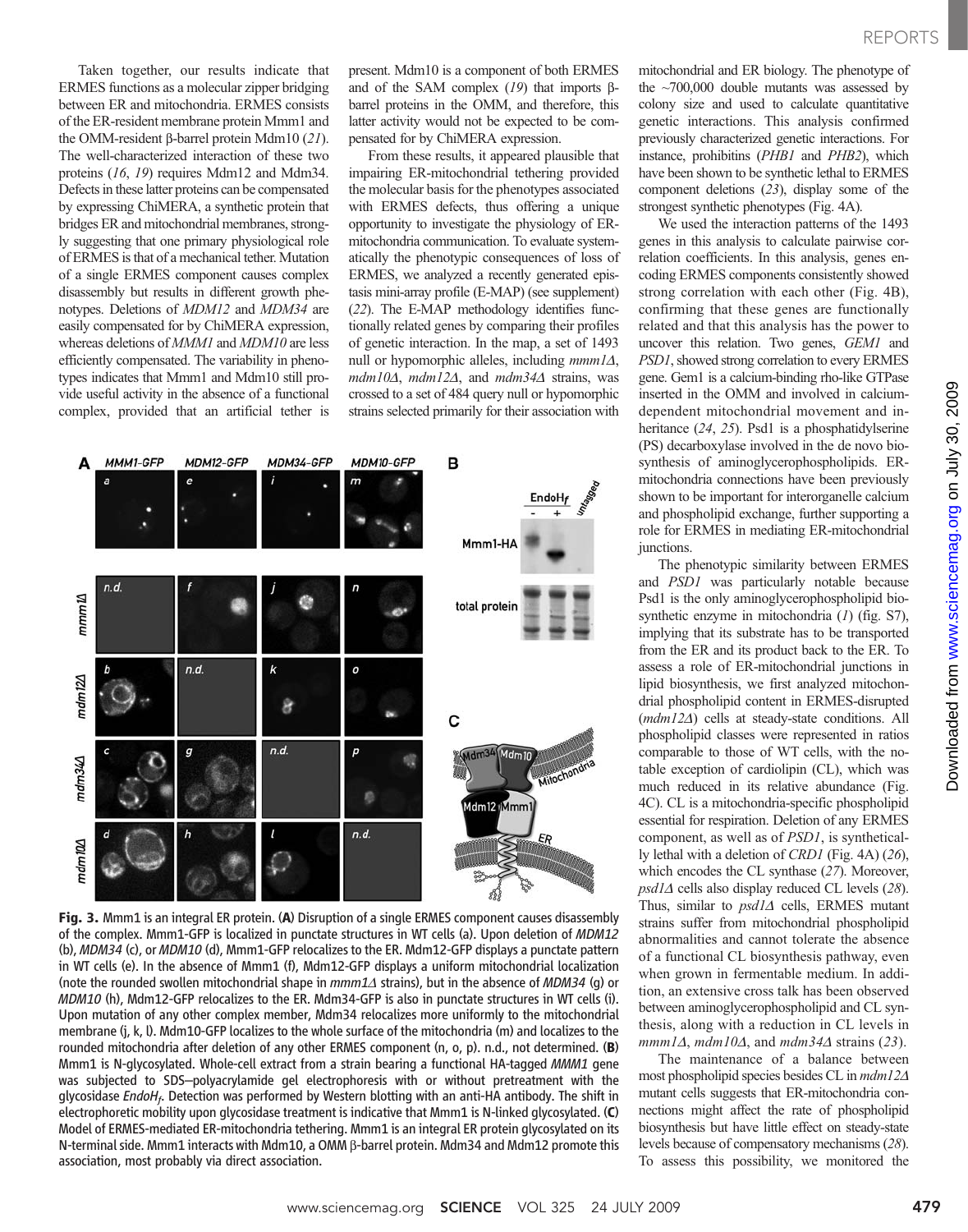Fig. 4. Global analysis of ERMES genetic interactions. (A) Genetic interactions of MMM1 and MDM10 (top) and of MDM12 and MDM34 (bottom). Positive values indicate epistatic or suppressive interactions (i.e., double mutant grows better than expected from the combination of the phenotypes of each single mutant); negative values indicate a synthetic sick/lethal genetic interaction (i.e., double mutant grows worse than expected). (B) Histograms of correlation coefficients generated by comparing the profiles of genetic interaction for each ERMES component to all other 1493 profiles in the E-MAP analysis. ERMES components display strongest correlation to each other and to GEM1 and PSD1. (C) Thin-layer chromatography (TLC) analysis of steadystate total and mitochondrial phospholipids in WT and  $mdm12\Delta$  strains. PA, phosphatidic acid; PI, phosphatidylinositol. (D) The aminoglycerophospholipid biosynthesis pathway is slowed down in ERMES mutants. Cultures of the indicated genotypes were labeled with <sup>14</sup>C-serine, then chased with an excess cold serine. The variation of the PC/PS ratio was then measured over time by quantitative TLC, and its slope was estimated with linear regression. Error bars represent the SE of the linear regression.

conversion of PS to phosphatidylcholine (PC) in a <sup>14</sup>C-serine pulse-chase. This experiment was conducted in a  $psd2\Delta$  background to exclude the contribution of the vacuolar PS decarboxylase Psd2 (29). An otherwise WT strain displayed a high rate of PS-to-PC conversion (Fig. 4E), whereas a  $psd1\Delta$   $psd2\Delta$  strain failed to convert PS to PC. Mutants of ERMES showed a two- to fivefold reduction in PS-to-PC conversion rate (Fig. 4D), consistent with the notion that disruption of ERMES impairs phospholipid exchange between ER and mitochondria. This defect was partially reversed by ChiMERA expression in  $mdm12\Delta$  psd2 $\Delta$  and  $mdm34\Delta$  psd2 $\Delta$  strains (fig. S8). Contrary to  $psd1\Delta$   $psd2\Delta$  strains, however, none of the  $psd2\Delta$  ERMES mutants were auxotrophic for ethanolamine, showing that, consistent with the pulse-chase labeling data, Psd1 still displayed activity even in the absence of tethering.

Thus, ERMES-mediated ER-mitochondria connections are necessary for efficient interorganellar phospholipid exchange. A reduced rate of lipid exchange in turn slows down aminoglycerophospholipid turnover, which results in impaired CL synthesis (28). It is likely that part of the pronounced defects in ERMES mutant cells results from problems in mitochondrial membrane maintenance (23).

Our strategy of discovering unknown genes by encoding their function into artificial constructs may be applicable to other situations in which a synthetic protein can substitute for an endogenous gene(s).



Mmm1 and Mdm12 belong to the SMPdomain protein family that has multiple members across all eukaryotes (30), making it likely that complexes containing one or more of these SMPdomain–containing proteins perform similar functions in metazoan cells.

The organization of the ERMES complex into 2 to 10 foci per cell suggests that the number and extent of interorganelle exchange surfaces have been vastly overestimated (2), or that eukaryotes may have evolved multiple specialized and spatially restricted structures that perhaps are dedicated to particular tasks. Each ERMES punctum represents a large macromolecular assembly that is expected to contain, for example, ~250 molecules of Mmm1 (31). The mechanical tethering provided by ERMES might organize specialized membrane domains that serve as platforms to recruit other molecules, which, in turn, carry out the physiological roles of the junctions, such as lipid transport or calcium exchange. ERMES foci localize adjacent to actively replicating mitochondrial nucleoids, as part of a poorly characterized assembly spanning both OMM and IMM (32). Such structures would span a third membrane and thus could strategically connect the ER lumen and the mitochondrial genome. The purpose of such a link is unclear, but we can speculate that it might help coordinate mitochondrial growth by coupling mitochondrial genome replication and membrane upkeep. In this light, the presence of Mdm10 in both SAM and ERMES complexes provides the intriguing possibility that such a link includes regulation of mitochondrial protein import.

#### References and Notes

- 1. D. R. Voelker, J. Lipid Res. 44, 441 (2003).
- 2. G. Achleitner et al., Eur. J. Biochem. 264, 545 (1999).
- 3. J. E. Vance, J. Biol. Chem. 266, 89 (1991).
- 4. R. Rizzuto, A. W. Simpson, M. Brini, T. Pozzan, Nature 358, 325 (1992).
- 5. R. Rizzuto, M. Brini, M. Murgia, T. Pozzan, Science 262, 744 (1993).
- 6. R. Rizzuto et al., Science 280, 1763 (1998).
- 7. P. Pinton et al., Oncogene 27, 6407 (2008).
- 8. T. Simmen et al., EMBO J. 24, 717 (2005).
- 9. G. Szabadkai et al., J. Cell Biol. 175, 901 (2006).
- 10. T. Hayashi, T. Su, Cell 131, 596 (2007).
- 11. O. M. de Brito, L. Scorrano, Nature 456, 605 (2008).
- 12. G. Csordás et al., J. Cell Biol. 174, 915 (2006).
- 13. P. Hieter, C. Mann, M. Snyder, R. W. Davis, Cell 40, 381 (1985).
- 14. M. D. Rose, J. R. Broach, Methods Enzymol. 194, 195 (1991).
- 15. K. H. Berger, L. F. Sogo, M. P. Yaffe, J. Cell Biol. 136, 545 (1997).
- 16. I. R. Boldogh et al., Mol. Biol. Cell 14, 4618 (2003).
- 17. M. J. Youngman et al., J. Cell Biol. 164, 677 (2004).
- 18. S. J. McConnell, L. C. Stewart, A. Talin, M. P. Yaffe,
- J. Cell Biol. 111, 967 (1990).
- 19. C. Meisinger et al., EMBO J. 26, 2229 (2007).
- 20. N. Kondo-Okamoto, J. M. Shaw, K. Okamoto, J. Biol. Chem. 278, 48997 (2003).
- 21. S. Kutik et al., Cell 132, 1011 (2008).
- 22. M. Schuldiner et al., Cell 123, 507 (2005).
- 23. C. Osman et al., J. Cell Biol. 184, 583 (2009).
- 24. X. Wang, T. L. Schwarz, Cell 136, 163 (2009).
- 25. R. L. Frederick et al., J. Cell Biol. 167, 87 (2004).
- 26. V. M. Gohil, M. N. Thompson, M. L. Greenberg, J. Biol. Chem. 280, 35410 (2005).
- 27. S. C. Chang et al., J. Biol. Chem. 273, 14933 (1998).
- 28. R. Birner, M. Bürgermeister, R. Schneiter, G. Daum, Mol.
- Biol. Cell 12, 997 (2001). 29. P. J. Trotter, D. R. Voelker, J. Biol. Chem. 270, 6062 (1995).
- 30. I. Lee, W. Hong, FASEB J. 20, 202 (2006).
- 31. S. Ghaemmaghami et al., Nature 425, 737 (2003).